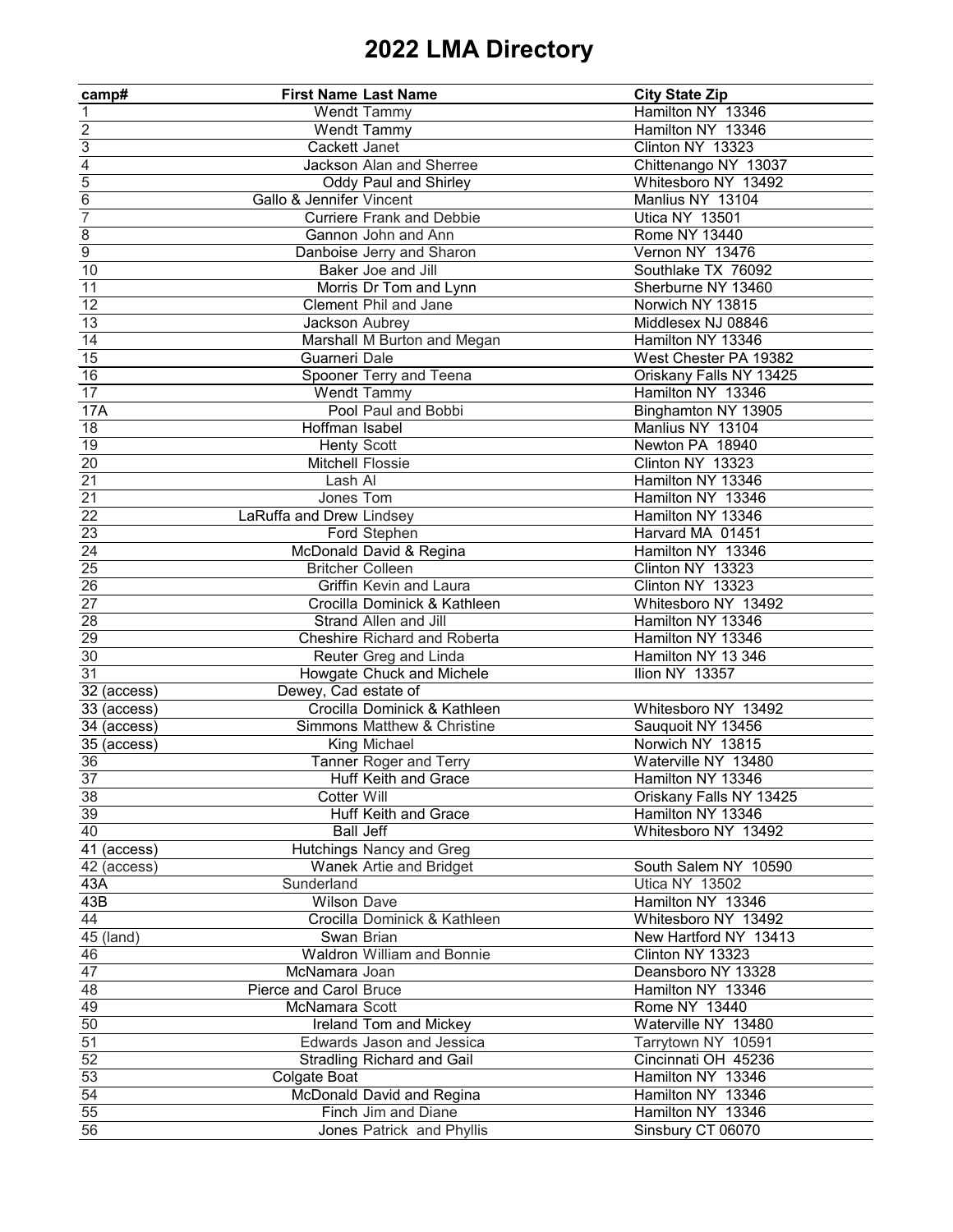| 57 (access) | Walsh Janet                       | Hamilton NY 13346      |
|-------------|-----------------------------------|------------------------|
| 58          | <b>Rusch Lisa</b>                 | Hamilton NY 13346      |
| 59          | <b>Hurdle Sarah</b>               | Arlington MA 02474     |
| 60          | Post Chris & Courtney             | Claren Center NY 14032 |
| 61          | <b>Alcott Brad and Tammy</b>      | Hamilton NY 13346      |
| 62          | Sane and Shaun Darla              | Hamilton NY 13346      |
| 63          | Rauscher David and Lynn           | Sauquoit NY 13456      |
| 64          | MacDonald Craig and Jolanta       | Hamilton NY 13346      |
| 65          | Crocilla Dominick & Kathleen      | Whitesboro NY 13492    |
| 66          | <b>Babcock Mike and Beverly</b>   | Hamilton NY 13346      |
| 67          |                                   | 1000 Truitt Ct         |
|             | Young and Pat Andy                | Clinton NY 13323       |
| 68 (access) | <b>Fitzgerald Tom and Dot</b>     |                        |
| 68 (access) | Fitzgerald, Jr Mike               | Clinton NY 13323       |
| 69          | Koen John and Michelle            | Hamilton NY 13346      |
| 70          | Devereaux Scott and Cammy         | Norco CA 92860         |
| 71          | Palmiter and Diane Ann            | Hamilton NY 133 46     |
| 72 (land)   | <b>Palmiter and Diane Ann</b>     | Hamilton NY 133 46     |
| 73 (land)   | Rathbone John and Valorie         | Hamilton NY 13346      |
| 74          | <b>Purdy Phil</b>                 | Arlington VA 22201     |
| 75          | Rathbone John and Valorie         | Hamilton NY 13346      |
| 76          | <b>Barnes Megan</b>               | Hamilton NY 13346      |
| 77          | Kulpa Ron and Janice              | Hamilton NY 13346      |
| 78          | Caffery Jean                      | Morristown NJ 07960    |
| 79          | Nolan Dr Edward and Clare         | Albany NY 12203        |
| 80          | Meola Warren and Tosca            | Frankfort NY 13340     |
| 80          | Meola Gary and Karin              | Barneveld NY 1330 4    |
| 81          | McDonald David and Regina         | Hamilton NY 13346      |
| 82          | <b>Hage Lucia and Todd</b>        | Hamilton NY 13346      |
| 83 (land)   | Young David and Martha            | Hamilton NY 13346      |
| 84          | Lawson Craig and Joyce            | Norwich NY 13815       |
| 85          | Slater John and Sue               | Hamilton NY 13346      |
| 86          | <b>Carley Marilyn</b>             | Norwich NY 13815       |
| 87          | Ewing Earl J                      | Hamilton NY 13346      |
| 88          | <b>Schrader Peter and Christy</b> | West Charlton NY 12010 |
| 89          | <b>Dinski Ed and Denise</b>       | Hamilton NY 13346      |
|             | Smith Otis and Jean               | Hamilton NY 13346      |
| 90          |                                   |                        |
| 91 (land)   | Hamilton Inn Michael Latreille    | Hamilton NY 13346      |
| 92          | <b>Fritze Rob and Laurie</b>      | Morristown NJ 07940    |
| 93          | Hage Charles & Diane              | Brockport NY 14420     |
| 93          | Hage Fr Jason                     | Hamilton NY 13346      |
| 94          | Nelson Kurt and Libby             | Seattle WA 98105       |
| 95 A&B      | <b>Getnick Michael and Susan</b>  | Hamilton NY 13346      |
| 96          | <b>Smith David</b>                | Canandiagua NY 14424   |
| 97          | Deming Bob and Jean               | Hamilton NY 13346      |
| 98          | Roe Stan and Sylvia               | Hamilton NY 13346      |
| 99          | Diaz Janine                       | Louisville KY 40241    |
| 100         | Lloyd Dan & Deborah               | West Winfield NY 13491 |
| 100         | DeWaine Robert and Wendy          | Sherrill NY 13461      |
| 101         | <b>O'Neill Linda</b>              | Hamilton NY 13346      |
| 102         | <b>Tucker Karen</b>               | Hamilton NY 13346      |
| 103         | <b>Rider Susan</b>                | Framingham MA 01702    |
| 104         | Lopata Brian                      | McPherson KS 67460     |
| 104 A       | Pilipczuk Jeff                    | Sauquoit NY 13456      |
| 105         | Knapp Bill and Kathy              | Hamilton NY 13346      |
| 106         | <b>Wilson David</b>               | Hamilton NY 13346      |
| 107         | Ahearn Chris                      | Hamilton NY 13346      |
| 108         | Dewey Carol                       | Hamilton NY 13346      |
| 109 A       | Eustance Amy                      | Hamilton NY 13346      |
| 109 B       | Koen Joseph and Kerry             | Hamilton NY 13346      |
| 110         | Fiorillo Louis & Ellen            | Hamilton NY 13346      |
|             |                                   |                        |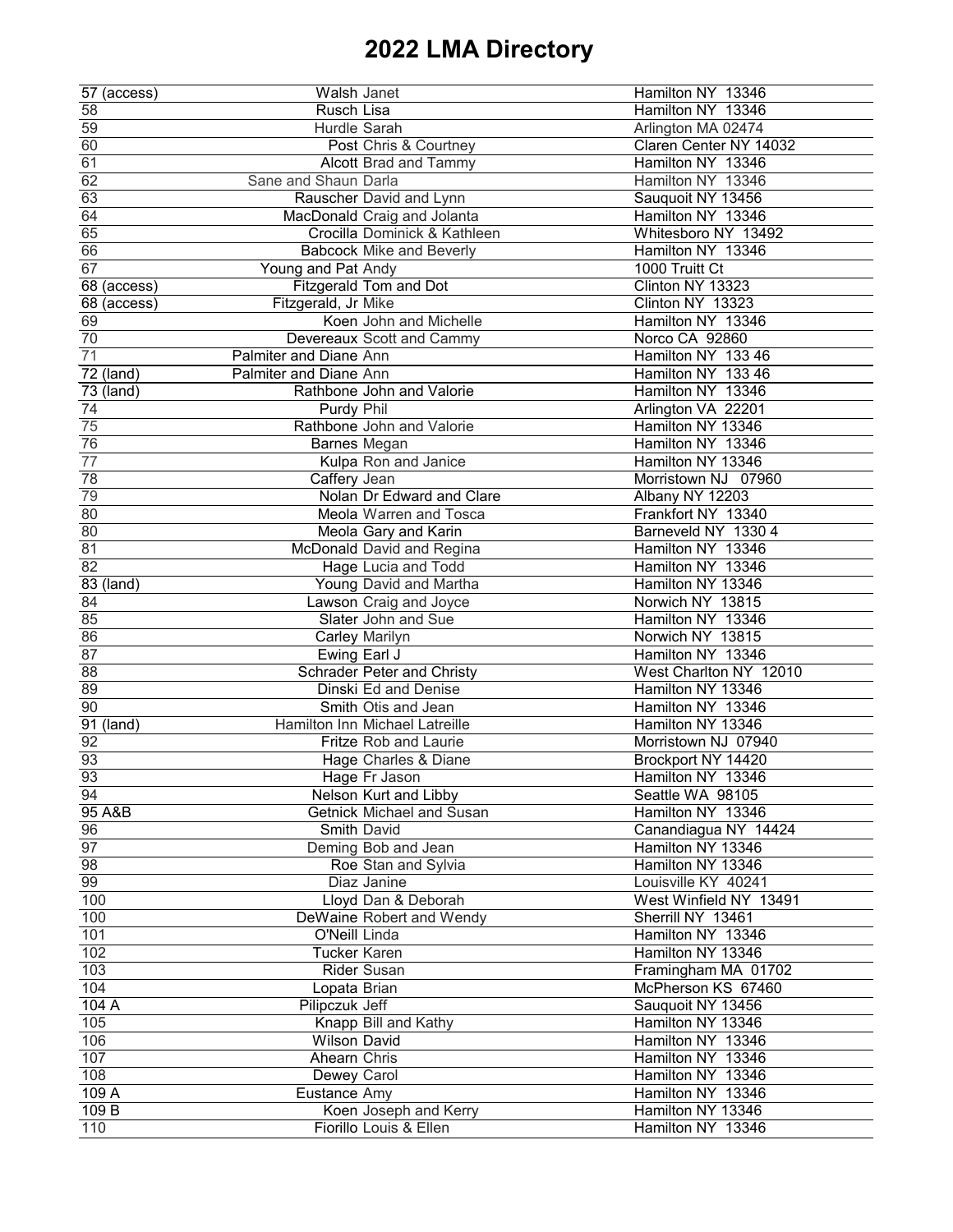| 111 A               |                               | Croyle Damian and Kara               | Hamilton NY 13346       |
|---------------------|-------------------------------|--------------------------------------|-------------------------|
| 111 B               |                               | Croyle Damian and Kara               | Hamilton NY 13346       |
| 112                 | Maxon Lori                    |                                      | Hamilton NY 13346       |
| 113                 | <b>Ries Nancy</b>             |                                      | Hamilton NY 13346       |
| 114                 | <b>Ries Nancy</b>             |                                      | Hamilton NY 13346       |
| 115                 |                               | <b>Cragnolin Mike and Carol</b>      | <b>Utica NY 13502</b>   |
| 116                 | Peach & Eileen Tim            |                                      | Hamilton NY 13346       |
| 117                 | <b>Reed Laurie</b>            |                                      | Canastota NY 13032      |
| 118                 |                               | Baynes Christopher & Kathleen        | Albany NY 12203         |
| 119                 | Armstrong Joan                |                                      | Manlius NY 13104        |
| 120                 | Malacki Cathy                 |                                      | Hamilton NY 13346       |
| 121                 |                               | <b>Burleigh Rick and Patricia</b>    | Oriskany Falls NY 13425 |
| 122                 | <b>Malloy Matt</b>            |                                      | Hamilton NY 13346       |
| 123                 |                               | <b>Tuttle Alan and Diane</b>         | Hamilton NY 13346       |
| 124                 |                               | Petrie David and Eleanor             | Waterville NY 13480     |
| 125                 | Peach & Eileen Tim            |                                      | Hamilton NY 13346       |
|                     |                               |                                      |                         |
| 126                 | <b>Smith Mary</b>             |                                      | Hamilton NY 13346       |
| 127                 | Sherry & Ryan & Pam           |                                      | Hamilton NY 133 46      |
| 128                 |                               | <b>Freytag Bernard and Rachel</b>    | <b>Utica NY 13502</b>   |
| 129                 |                               | <b>Freytag Bernard and Rachel</b>    | <b>Utica NY 13502</b>   |
| 130 (land)          |                               | Fiorillo Louis & Ellen               | Hamilton NY 13346       |
| 131                 |                               | <b>Rider Gary &amp; Betsey</b>       | Hamilton NY 13346       |
| 132                 |                               | Folta David and Jan                  | Hamilton NY 13346       |
| 133                 |                               | Fox Chuck and Maureen                | Hamilton NY 13346       |
| 134                 |                               | Artessa Anthony and Judy             | Hamilton NY 13346       |
| 135                 |                               | Artessa Anthony and Judy             | Hamilton NY 13346       |
| 136                 |                               | Joerger Chris & Elizabeth            | Hamilton NY 13346       |
| 137                 |                               | Gennings George and Anne             | Hamilton NY 13346       |
| 138                 |                               | <b>Myers Ron and Sue</b>             | Hamilton NY 13346       |
| 139                 | <b>Hadley Barbara</b>         |                                      |                         |
| 140                 | <b>Hadley Barbara</b>         |                                      |                         |
| 141                 |                               | Vagianelis John and Michele          | Slingerlands NY 12159   |
| 142                 | Van Hatten Dorothy M          |                                      | Oriskany Falls NY 13425 |
| 143                 |                               | <b>Walling Troy and Charlene</b>     | Norwich NY 13815        |
| 144 A               | Cesari Carolyne               |                                      | Hamilton NY 13346       |
| 144 B               | <b>Brunton Marjorie</b>       |                                      | Sherburne NY 13460      |
| 145                 | Modrzejewski Grace            |                                      | Hamilton NY 13346       |
| 146                 | <b>Chernoff Fred</b>          |                                      | Hamilton NY 13346       |
| 147                 | Hadley Henry H                |                                      | Lincoln MA 01773        |
| 147 A               |                               | Ford James and Joan                  | Hamilton NY 13346       |
| 148                 | Slocombe Hap                  |                                      | Hamilton NY 13346       |
| 149                 | Slocombe Hap                  |                                      | Hamilton NY 13346       |
| 150                 |                               | <b>Edgett Gary and Diane</b>         | Hamilton NY 13346       |
| 151                 |                               | <b>Gough Daniel and Rebecca</b>      | Hamilton NY 13346       |
| <b>BI1</b>          |                               | Crocilla Dominick & Kathleen         | Whitesboro NY 13492     |
| BI <sub>2</sub>     |                               | <b>Fields Bill and Grace</b>         | <b>Marcy NY 13403</b>   |
| BI <sub>3</sub>     |                               | <b>Boise Elizabeth and David</b>     | Sherburne NY 13460      |
| BI4                 | <b>Fitzgerald Tom and Dot</b> |                                      | Clinton NY 13323        |
| $BI\overline{5}$    |                               | Rosati Anthony J and Mary            | <b>Utica NY 13502</b>   |
| BI <sub>6</sub>     |                               | Crocilla Dominick & Kathleen         | Whitesboro NY 13492     |
| BI <sub>7</sub>     |                               | Maline Rich and Holly                | Clinton NY 13323        |
| BI <sub>8</sub>     | Ashmore Tom                   |                                      | <b>Utica NY 13502</b>   |
| BI <sub>9</sub>     |                               | <b>Grady Tom and Rose</b>            | Norwich NY 13815        |
|                     |                               | <b>Simmons Matthew and Christine</b> |                         |
| <b>BI 10</b>        |                               |                                      | Sauquoit NY 13456       |
| <b>BI 11</b>        |                               | <b>Walsh Kevin and Janet</b>         | Syracuse NY 13219       |
| <b>BI 12</b>        | Fitzgerald Jr Mike            |                                      | Clinton NY 13323        |
| <b>BI</b> 13 (land) |                               | <b>Wilson Eric and Virginia</b>      | Oneonta NY 13820        |
| <b>BI 14</b>        |                               | <b>Bresee John and Rebecca</b>       | Burbank CA 91506        |
| <b>BI 15</b>        |                               | Hanson Allen and Joan                | Amherst MA 01002        |
| <b>BI 15</b>        |                               | <b>Clement Phil and Jane</b>         | Norwich NY 13815        |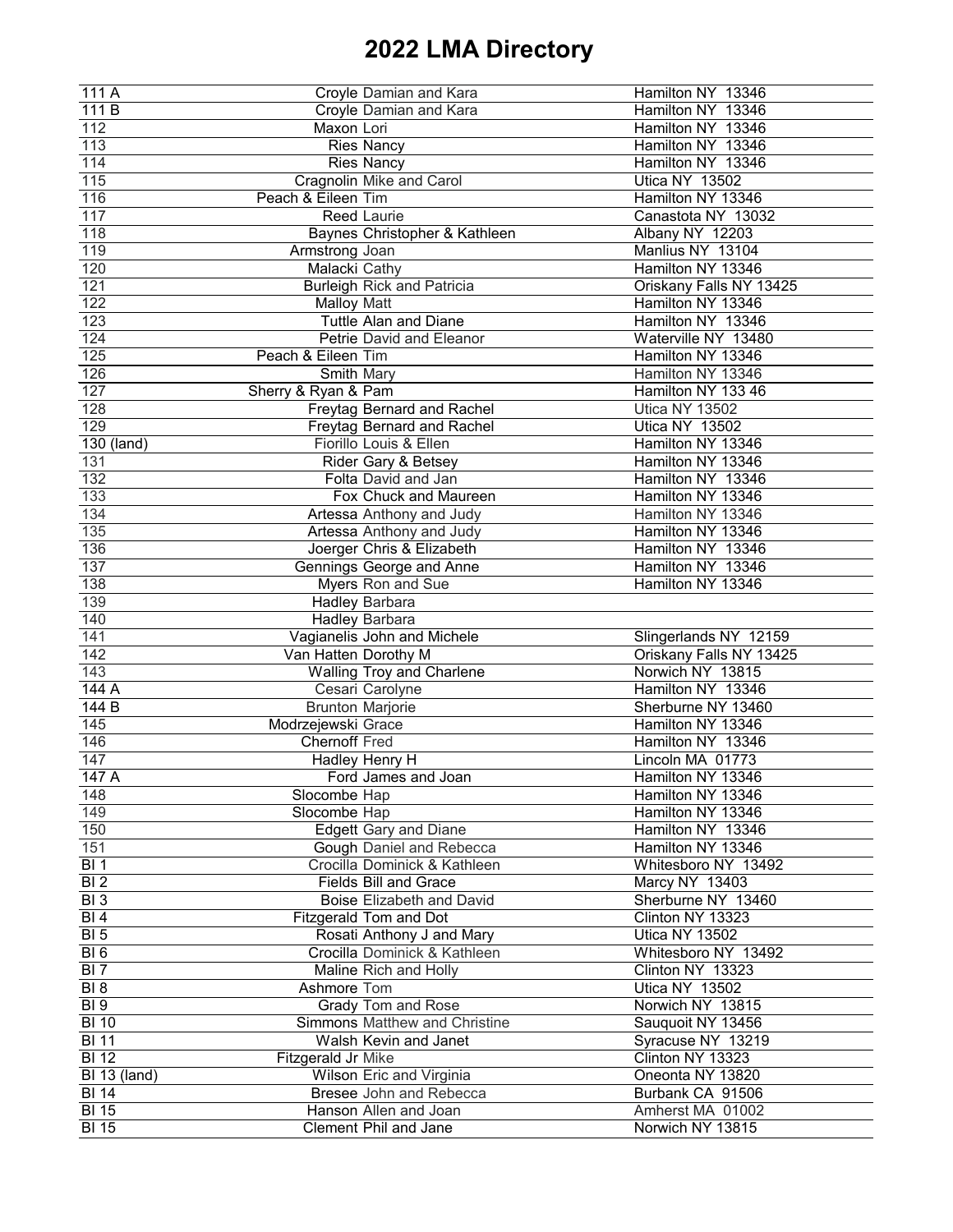| HI <sub>1</sub> | King Dr Michael and Robyn           | Norwich NY 13815      |
|-----------------|-------------------------------------|-----------------------|
| KI <sub>1</sub> | <b>Cuffe Mike and Annette</b>       | New Hartford NY 13413 |
| $Kl$ 2          | Wanek Artie and Bridget             | South Salem NY 10590  |
| $Kl$ 3          | DeRocco Armand and Joann            | <b>Utica NY 13501</b> |
| $Kl$ 3          | <b>Campbell Donald and Lucretia</b> | Chadwicks NY 13319    |
| KI 4            | Fegan Matt & Mary                   | Syracuse NY 13215     |
| $KI$ 4          | <b>Hutchings Nancy and Greg</b>     |                       |
| $KI$ 5          | Flanagan Tom and Livia              | Greene NY 13778       |
| SI <sub>1</sub> | Morris Robert                       | Hamilton NY 13346     |
| SI <sub>2</sub> | Hurdle Priscilla                    | Ithaca NY 14850       |
| SI <sub>3</sub> | Appleby PJ                          | Fayetteville NY 13066 |
| SI <sub>4</sub> | Smith and John Katherine            | Fayetteville NY 13066 |

# **Upper Lake**

| <b>Property</b> | <b>First Name Last Name</b> |                               | City, State, Zip          |
|-----------------|-----------------------------|-------------------------------|---------------------------|
| $P-1, P-2$      | Guzman John                 |                               | Blakeslee PA 18510        |
| P-3, P-4        | <b>Buckley Rudolf</b>       |                               | <b>Utica NY 13501</b>     |
| $P-3, P-4$      |                             | <b>Mathew Thomas</b>          | <b>Utica NY 13501</b>     |
| $P-5$           | Carroll Jenny               |                               | Martinsville, NJ 08836    |
| $P-5$           | der & Ralph Schmidt Irene   |                               | Hamilton NY 13346         |
| $P-6$           |                             | Kopp William                  | Earlville NY 13332        |
| $P-7$           |                             | Yereance Keith & Patricia     | Wappingers Falls NY 12590 |
| $P-8$           |                             | <b>Girard Jeff &amp; Erin</b> | Cortland NY 13045         |
| $P-9$           | Pedutem John                |                               | Bloomfield NJ 07003       |
| $P-10$          |                             | <b>Monir Mohammed S</b>       | Brooklyn NY 11234         |
| $P-11$          |                             | Young Jonathan                | Shirley NY 11967          |
| $P-12$          |                             | Zipper Richard                | Crofton MD 21114          |
| $P-13$          | <b>Ballistierri Daniel</b>  |                               | Keller TX 76248           |
| $P-14$          |                             | Berlingieri Christopher       |                           |
| $P-15$          | <b>Scanlon Brian</b>        |                               | Manlius NY 13104          |
| $P-16$          | <b>Sullivan David</b>       |                               | Waterville NY 13480       |
| P-17, P-18      |                             | Ventura Orlando               | Farmingdale NY 11735      |
| $R-1$           |                             | D'Ambrosio Nicholas & Dawn    | Riverdale NJ 07457        |
| $R-2$           |                             | Kopp William                  | Earlville NY 13332        |
| $R-3$           |                             | Karng Steven & Karen          | Newtown CT 06470          |
| $R-4$           |                             | <b>Trapp Andrew</b>           | Hamilton NY 13346         |
| $R-5$           |                             | Cato Brooks & Rebecca         | Hamilton NY 13346         |
| $R-6$           |                             | Kopp William                  | Earlville NY 13332        |
| R-7, R-8        |                             | Walker Hugh & Paulette        | Bridgeville PA 15017      |
| $W-1$           |                             | Johnson Keith & Patricia      | New York NY 10023         |
| $W-2$           |                             | Johnson Martin & Jeanette     | Tuckahoe NY 10707         |
| $W-3$           |                             | Fox Matthew & Cory            | Leesburg VA 20176         |